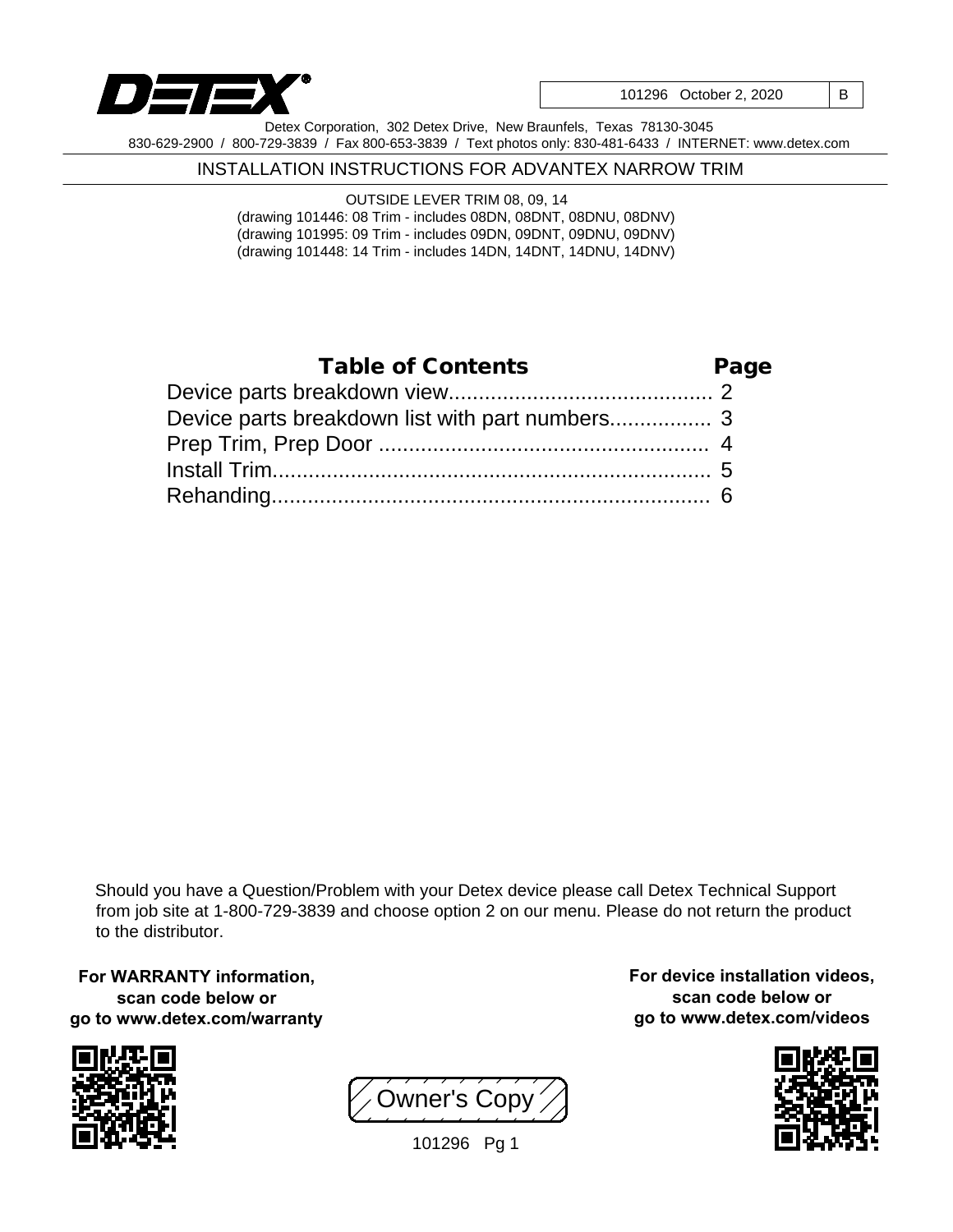# **LHR ASSEMBLIES SHOWN**

RHR assemblies opposite

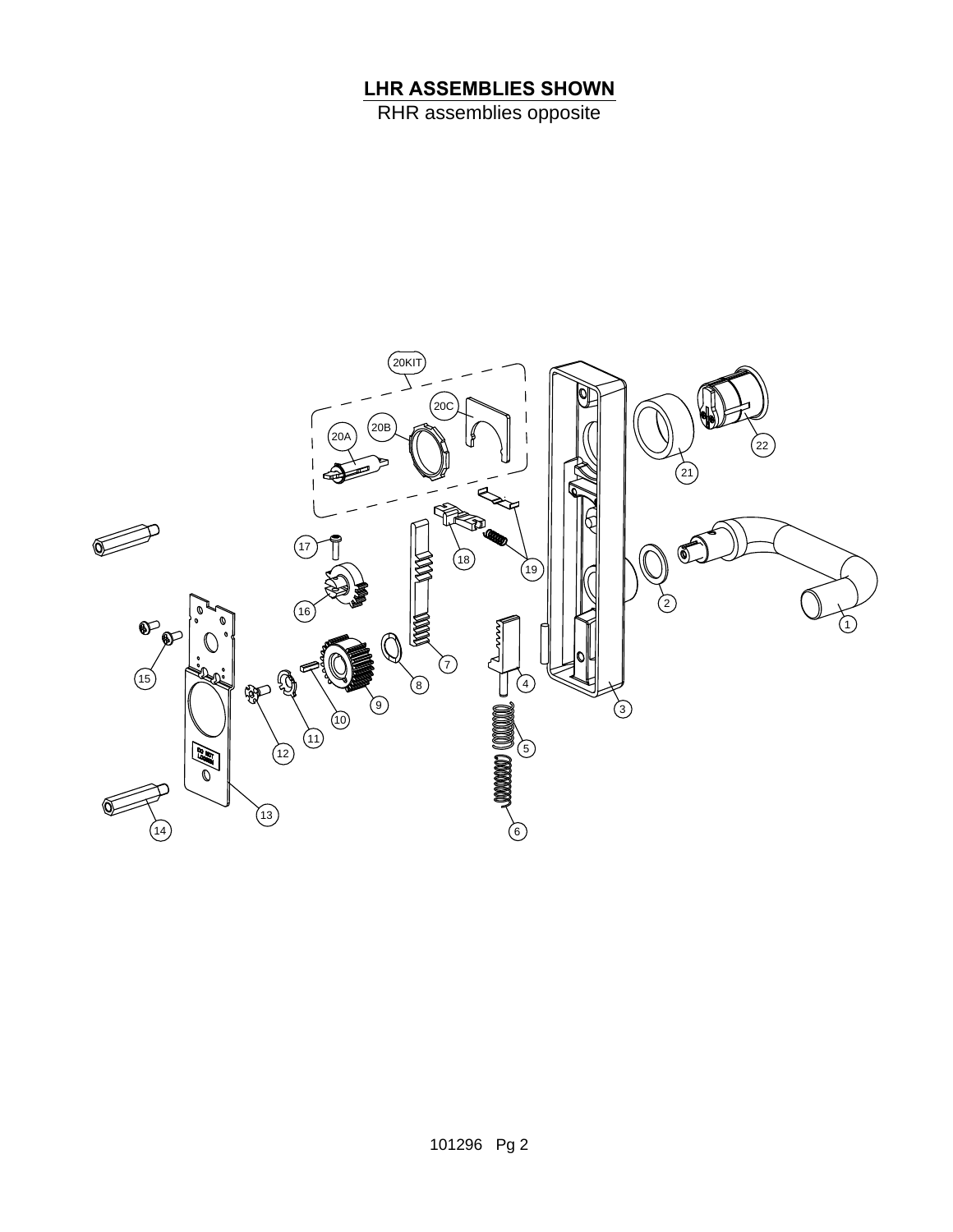|                                  | PARTS BREAKDOWN |              |              |                                                  |
|----------------------------------|-----------------|--------------|--------------|--------------------------------------------------|
|                                  | Item            | P/N          | <b>QTY</b>   | Description                                      |
|                                  |                 | 106264-7     | $\mathbf{1}$ | LEVER ASSY, Q, 626                               |
|                                  | 1               | 106264-14    |              | LEVER ASSY, Q, 693                               |
|                                  |                 | 106264-15    |              | LEVER ASSY, Q, 695                               |
|                                  |                 | 101376-7     |              | LEVER ASSY, S, 626                               |
|                                  |                 | 101376-14    |              | LEVER ASSY, S, 693                               |
|                                  |                 | 101376-15    |              | LEVER ASSY, S, 695                               |
|                                  |                 | 101375-7     |              | LEVER ASSY, U, 626                               |
|                                  |                 | 101375-14    |              | LEVER ASSY, U, 693                               |
|                                  |                 | 101375-15    |              | LEVER ASSY, U, 695                               |
|                                  |                 | 101374-7     |              | LEVER ASSY, T, 626                               |
|                                  |                 | 101374-14    |              | LEVER ASSY, T, 693                               |
|                                  |                 | 101374-15    |              | LEVER ASSY, T, 695                               |
|                                  | 2               | 100851       | $\mathbf{1}$ | WASHER, FLAT                                     |
|                                  | 3               | 100745-9     | $\mathbf{1}$ | ESCUTCHEON ASSY, 08DN / 09DN, BP2, 630           |
|                                  |                 | 101448-9     |              | ESCUTCHEON ASSY, 14DN, BP2, 630                  |
|                                  | 4               | 101457       | $\mathbf{1}$ | SPRING RACK ASSEMBLY                             |
|                                  | 5               | 100877       | $\mathbf{1}$ | SPRING, COMPRESSION, TRIM, NARROW                |
|                                  | 6               | 101510       | $\mathbf{1}$ | SPRING, HELPER, RETURN-NARROW                    |
|                                  | $\overline{7}$  | 100865       | $\mathbf{1}$ | RACK, NARROW                                     |
|                                  | 8               | $105124 - 1$ | $\mathbf{1}$ | WAVE WASHER, .694 DIAMETER                       |
|                                  | 9               | 103010       | $\mathbf{1}$ | GEAR & TORQUE PLATE, NON-CLUTCHING               |
|                                  | 10              | 100774       | $\mathbf{1}$ | <b>KEY, SHEARPIN</b>                             |
|                                  | 11              | 100821       | $\mathbf{1}$ | <b>CLUTCH WASHER</b>                             |
|                                  | 12              | 102536-1     | $\mathbf{1}$ | SCREW, 10-24 x 17/32 FH SOCKET CAP               |
| Tools Required:                  | 13              | 100866       | $\mathbf{1}$ | PLATE, COVER                                     |
| <b>Safety Glasses</b>            | 14              | 100777       | 2            | STANDOFF, HEX                                    |
| <b>Power Drill</b>               |                 | 105233       |              | STANDOFF, HEX, CVR LEVER TRIM, NARROW            |
| <b>Tape Measure</b>              | 15              | PP-5378-106  | 2            | SCREW, 8-32 x 3/8 PPH                            |
| Level                            | 16              | 100762       | $\mathbf{1}$ | <b>TOP GEAR</b>                                  |
| <b>Pencil</b>                    | 17              | PP-5367-108  | $\mathbf{1}$ | SCREW, 6-32 x 1/2 PPH                            |
| <b>Center Punch</b>              |                 | PP-5367-110  |              | SCREW, 6-32 x 5/8 PPH SEMS (LS trim)             |
| #2 and #3 Phillips Screw Drivers | 18              | 101994       | $\mathbf{1}$ | <b>SLIDE LOCK, NARROW</b>                        |
| Drill bits:                      | 19              | 100773       | $\mathbf{1}$ | FLAT SPRING, LOCKING (08 function only)          |
| 5/16"                            |                 | 101997       |              | SPRING, COMPRESSION (09 function only)           |
| 3/8"                             | 20KIT           | 105673-4     |              | LEVER TRIM HARDWARE KIT, 08DN/09DN<br>(STD, SVR) |
| 1/2"                             |                 | 105673-5     | $\mathbf{1}$ | LEVER TRIM HARDWARE KIT, 08DNV/09DNV (CVR)       |
|                                  | 20A             | 101478       |              | SHAFT EXTENSION ASSEMBLY (RIM, SVR)              |
| 5/8"                             |                 | 106694       | 1            | TAILPIECE ASSEMBLY, D TRIM (CVR)                 |
| 3/4"                             | 20B             | 100783       | 1            | CYLINDER NUT, HEX                                |
|                                  | 20C             | 100868       | $\mathbf{1}$ | PLATE, CYLINDER POSITION, NARROW                 |
|                                  |                 | 100572-9     |              | <b>CYLINDER COLLAR, SHORT</b>                    |
|                                  | 21              | 100752-9     | $\mathbf{1}$ | CYLINDER COLLAR, TALL                            |
| FOR ITEM 22                      | 22              | 102281-7-X   | 1            | CYLINDER, MORTISE, 5 PIN, CHROME                 |
| "-X" REFERS TO                   |                 | 103800-626   |              | CYLINDER, HOUSING, SFIC, MORTISE, 7 PIN, CHROME  |
| <b>KEY CODE</b>                  |                 | 102287-7-DS  |              | CYLINDER, MORTISE 6 PIN DS 26D (626)             |
| AA-KK                            |                 |              |              |                                                  |

Your particular part or configuration may not be shown: Contact Detex technical support at 800-729-3839 (option 2)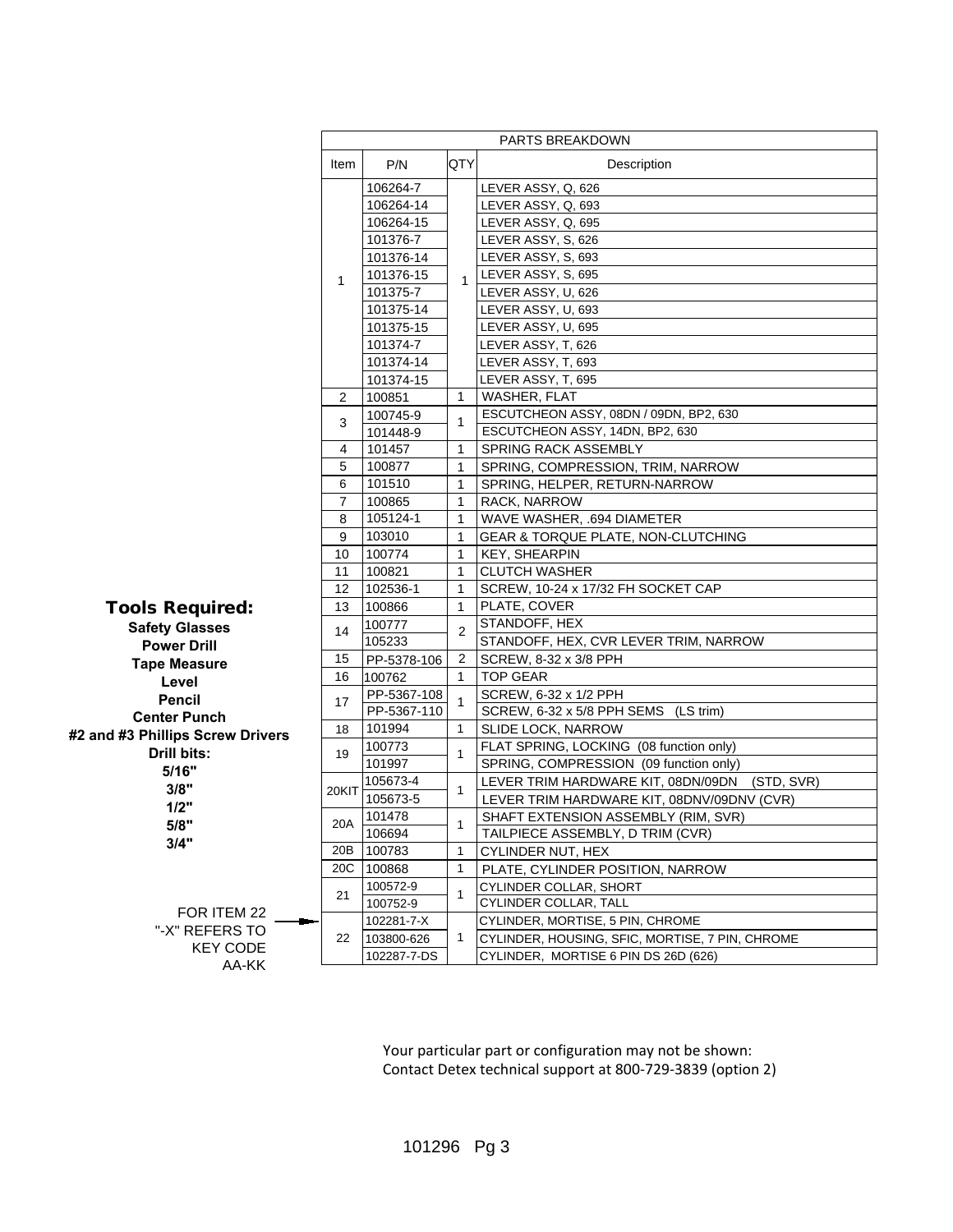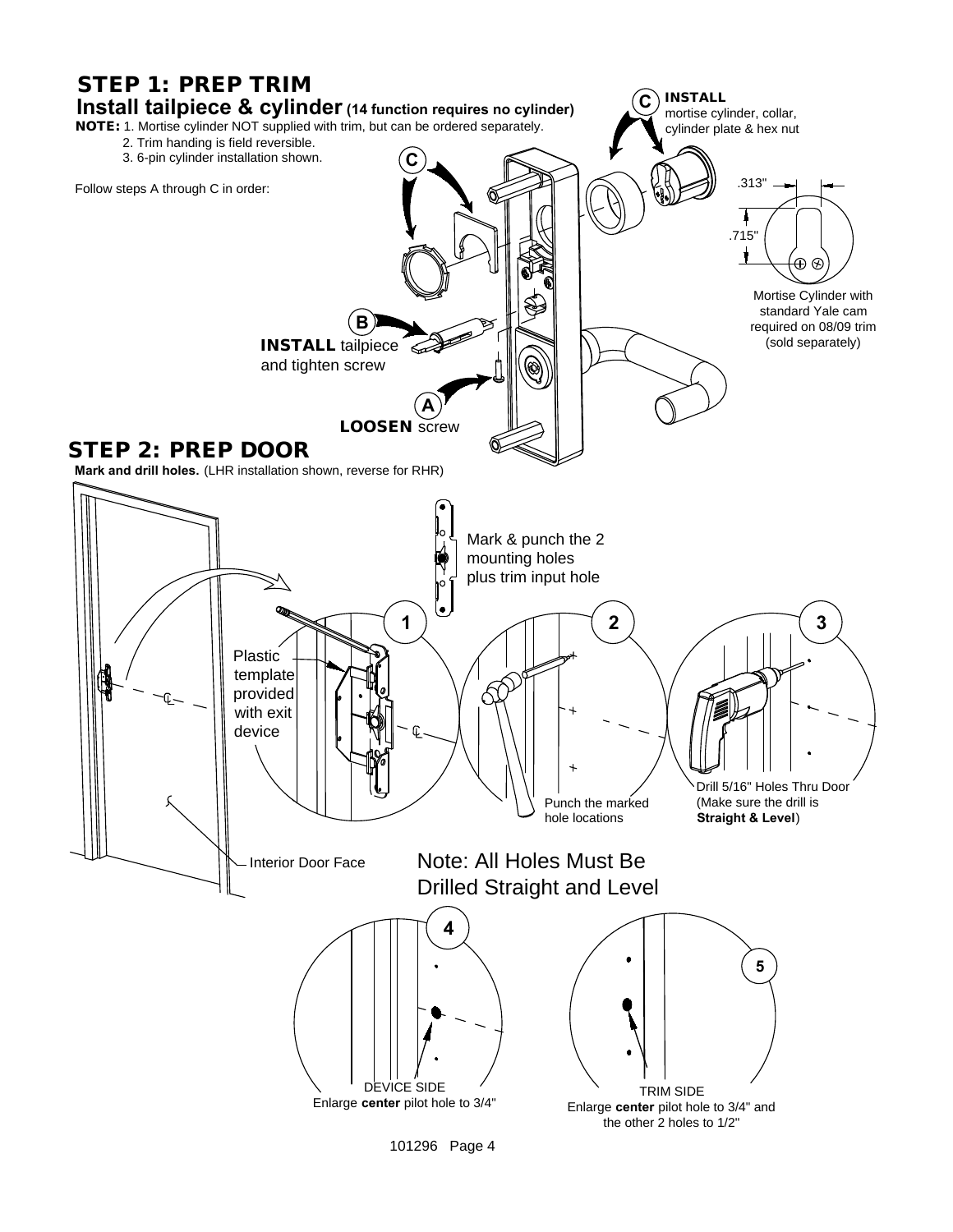## STEP 3: INSTALL TRIM



### TRIM INSTALLATION COMPLETE Continue installation using device instructions